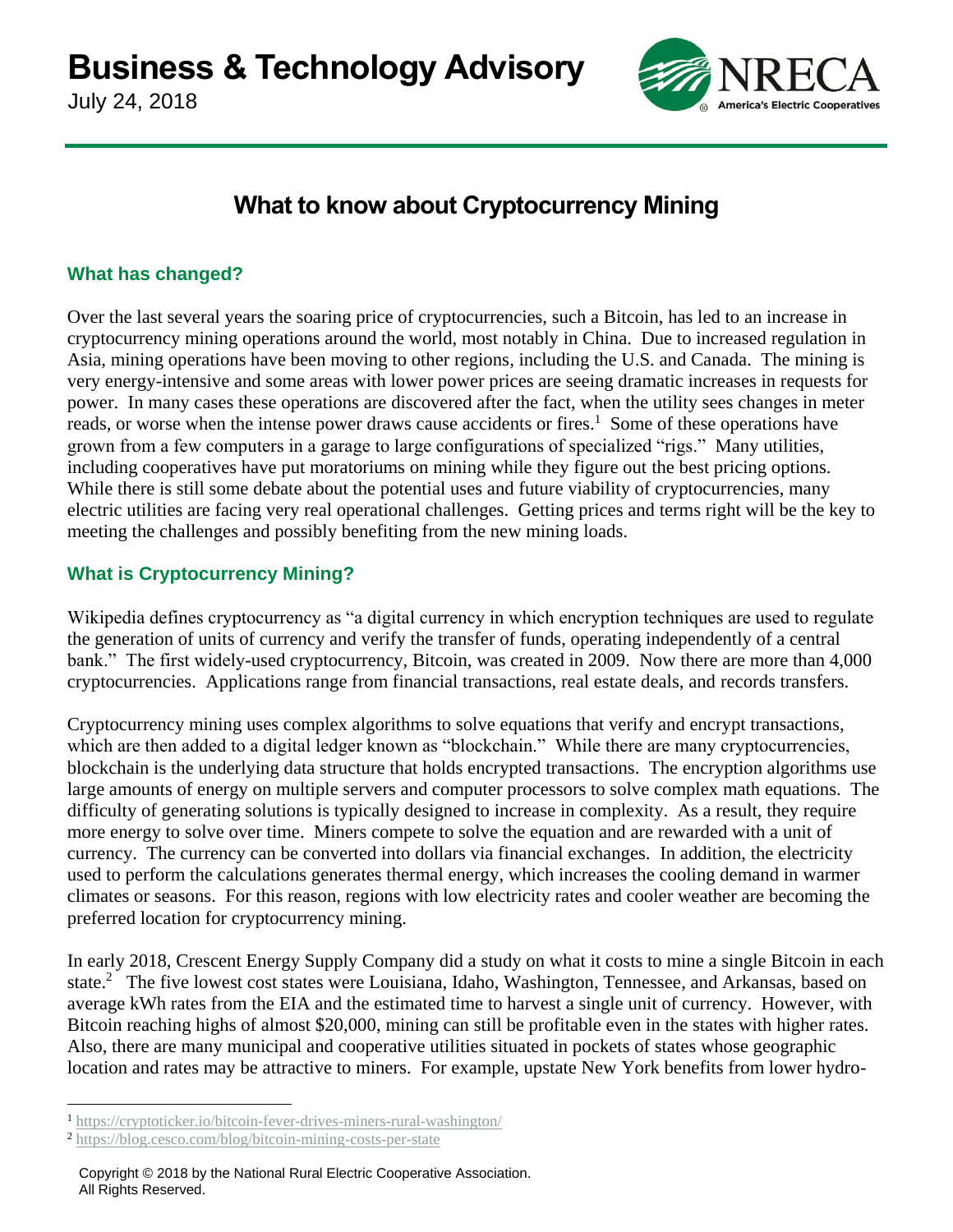electric prices and a cooler climate and certain areas have seen an influx of miners. Plattsburgh, NY, was one of the first U.S. municipalities to place a moratorium on the mining operations after seeing dramatic price spikes for power after the miners arrived. See Figure 1 for details on the costs of mining across the country.





# **What is the impact on cooperatives?**

 $\overline{a}$ 

In a webinar<sup>3</sup> "Service Demands Cryptocurrency Mining" that originally aired on May 29, 2018, the Public Utility District (PUD) of Chelan County in central Washington discussed the challenges of the cryptocurrency mining influx in their service area. Chelan County PUD operates three hydropower projects and generates over nine million MWhs for just 50,000 meters with an average total load of about 200 MWs. The average retail rate hovers around 3 cents per kWh. Some of the requests the utility is getting for cryptocurrency mining are for 100 MWs or more. On March 19, the utility imposed a moratorium on cryptocurrency mining until it could determine how to serve the load and price the



<sup>3</sup>[https://event.on24.com/eventRegistration/console/EventConsoleApollo.jsp?&eventid=1667160&sessionid=1&username=&partne](https://event.on24.com/eventRegistration/console/EventConsoleApollo.jsp?&eventid=1667160&sessionid=1&username=&partnerref=&format=fhaudio&mobile=false&flashsupportedmobiledevice=false&helpcenter=false&key=DCA419F588357E500E53D1903343E377&text_language_id=en&playerwidth=1000&playerheight=650&overwritelobby=y&eventuserid=203662196&contenttype=A&mediametricsessionid=167447859&mediametricid=2382431&usercd=203662196&mode=launch) [rref=&format=fhaudio&mobile=false&flashsupportedmobiledevice=false&helpcenter=false&key=DCA419F588357E500E53D19](https://event.on24.com/eventRegistration/console/EventConsoleApollo.jsp?&eventid=1667160&sessionid=1&username=&partnerref=&format=fhaudio&mobile=false&flashsupportedmobiledevice=false&helpcenter=false&key=DCA419F588357E500E53D1903343E377&text_language_id=en&playerwidth=1000&playerheight=650&overwritelobby=y&eventuserid=203662196&contenttype=A&mediametricsessionid=167447859&mediametricid=2382431&usercd=203662196&mode=launch) [03343E377&text\\_language\\_id=en&playerwidth=1000&playerheight=650&overwritelobby=y&eventuserid=203662196&contentt](https://event.on24.com/eventRegistration/console/EventConsoleApollo.jsp?&eventid=1667160&sessionid=1&username=&partnerref=&format=fhaudio&mobile=false&flashsupportedmobiledevice=false&helpcenter=false&key=DCA419F588357E500E53D1903343E377&text_language_id=en&playerwidth=1000&playerheight=650&overwritelobby=y&eventuserid=203662196&contenttype=A&mediametricsessionid=167447859&mediametricid=2382431&usercd=203662196&mode=launch) [ype=A&mediametricsessionid=167447859&mediametricid=2382431&usercd=203662196&mode=launch](https://event.on24.com/eventRegistration/console/EventConsoleApollo.jsp?&eventid=1667160&sessionid=1&username=&partnerref=&format=fhaudio&mobile=false&flashsupportedmobiledevice=false&helpcenter=false&key=DCA419F588357E500E53D1903343E377&text_language_id=en&playerwidth=1000&playerheight=650&overwritelobby=y&eventuserid=203662196&contenttype=A&mediametricsessionid=167447859&mediametricid=2382431&usercd=203662196&mode=launch)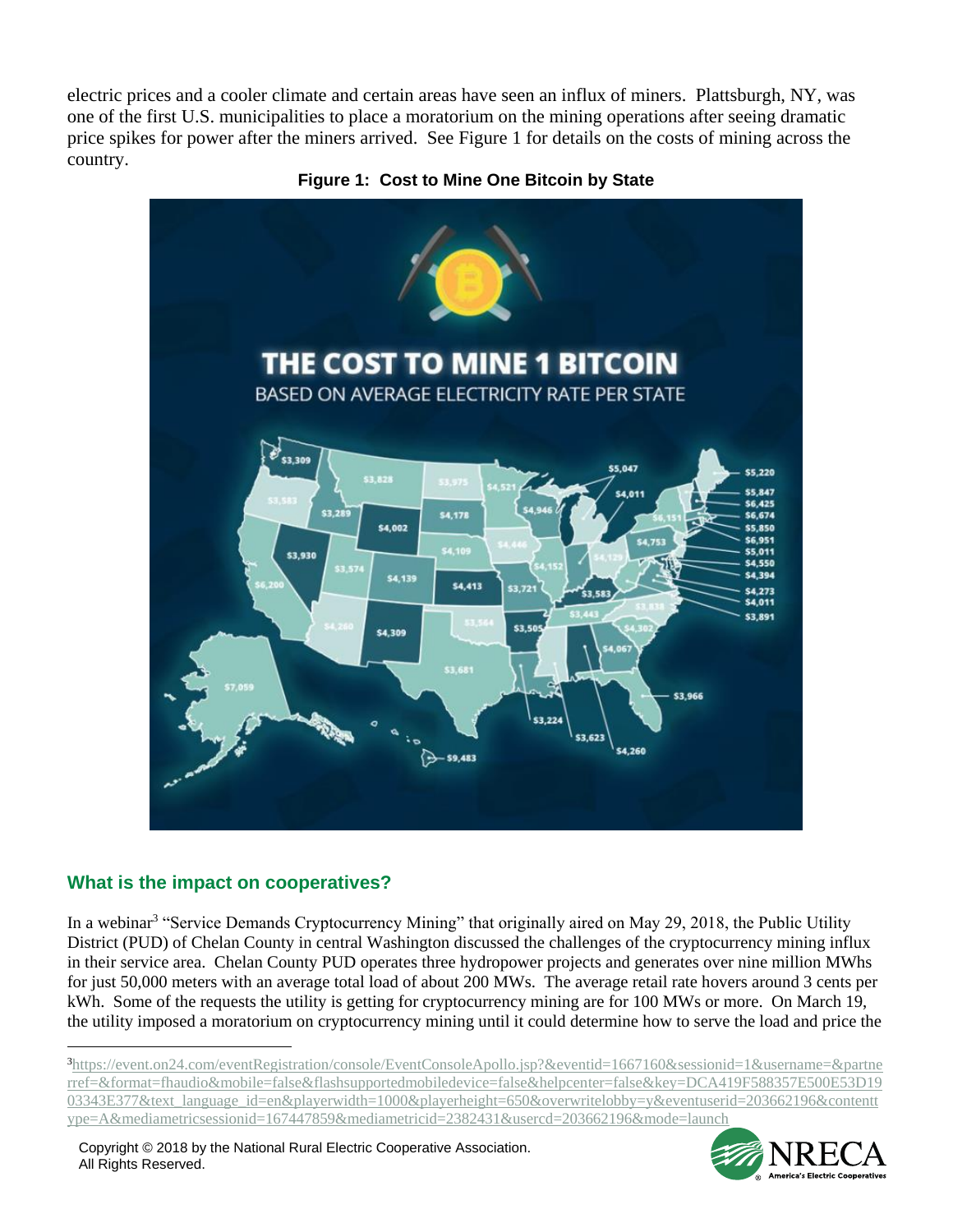energy and other services. Other utilities, including Flathead Electric Cooperative in Northwest Montana, have imposed moratoriums and are watching closely as Chelan PUD and other utilities grapple with these issues.

#### **Cryptocurrency mining loads are not like other loads<sup>4</sup>**

Mining activities require a significant amount of continuous power, usually at lower voltages connected at the distribution level. Murphy Electric Power Board in western North Carolina said it expects to see load factors in the 90 percent range. To put it in perspective, the Digiconomist compared the energy used to create one Bitcoin to Visa credit card transactions (see Figure 2):





## **Reliance on a Volatile Commodity**

Cryptocurrency value is tied to a volatile commodity. For example, Bitcoin (BTC-USD) has traded between \$1,809 - \$19,870 on the Cryptocompare Currency (CCC) exchange over the last year<sup>6</sup>. Cryptocurrency miners are typically looking for a return on investment within months, whereas electric utilities earn a return on investment over a span of 20 or 30 years.

## **Physical Constraints**

While the supply of low-cost power may be plentiful in some areas, the transmission and distribution capacity may not be. In order to serve these loads, the utility might have to build out its infrastructure, which poses a significant risk if the loads are not here to stay.

## **Safety Issues**

 $\overline{a}$ 

The increased load on lower voltage power lines creates potential hazards for the distribution system. Chelan County PUD experienced at least one fire and some equipment degradation. These usually occur in spaces that are leased or rented, often remotely operated.



<sup>4</sup> Not all cryptocurrencies are alike, Ethereum uses about a quarter of the energy as Bitcoin.

<sup>5</sup> <https://digiconomist.net/bitcoin-energy-consumption>

<sup>6</sup> <https://finance.yahoo.com/quote/BTC-USD?p=BTC-USD>

Copyright © 2018 by the National Rural Electric Cooperative Association. All Rights Reserved.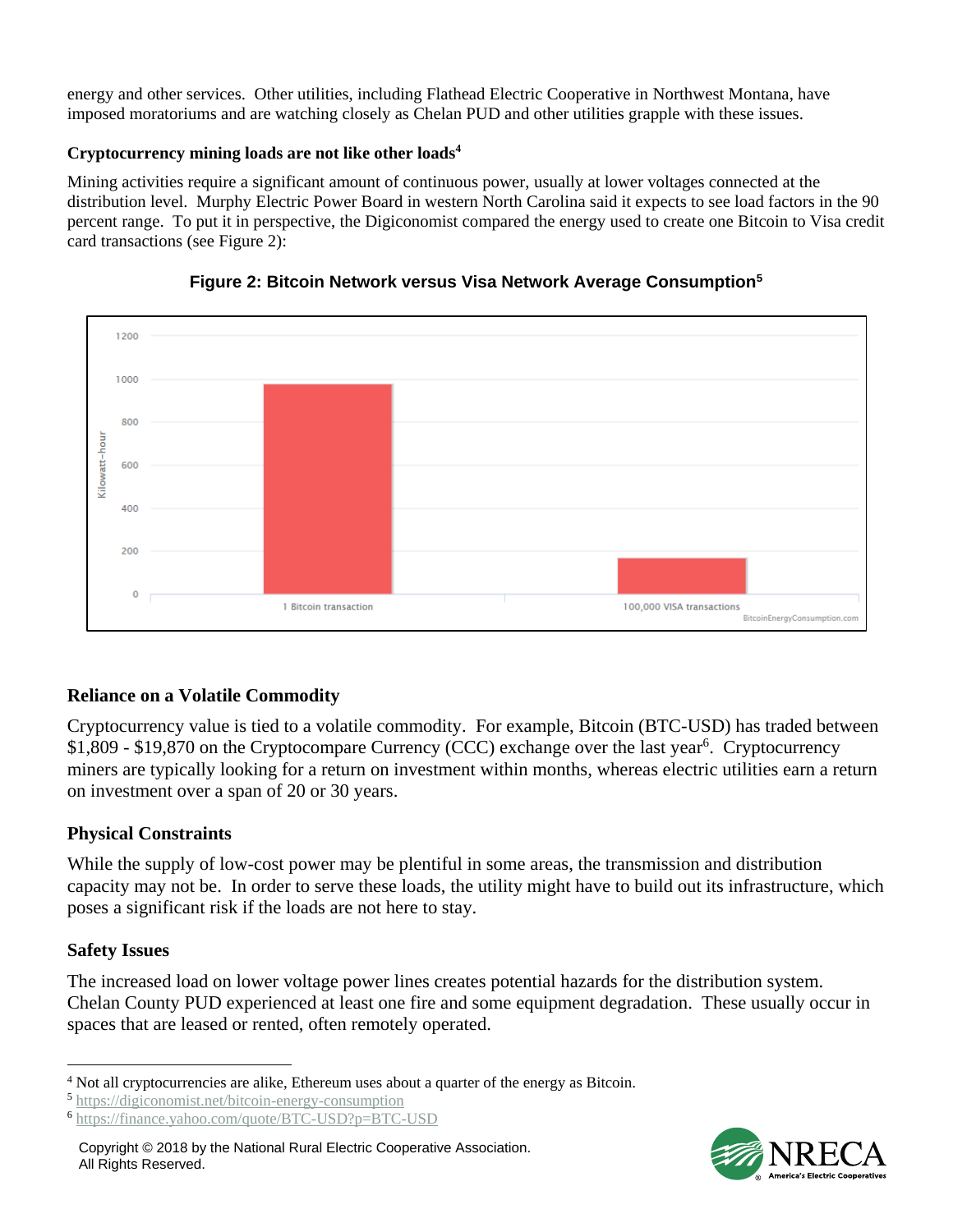## **Could there be some benefits?**

While many utilities are grappling with the challenges of cryptocurrency mining, some view the loads as an opportunity. Murphy Power Board in Western North Carolina, where the Tennessee Valley Administration (TVA) supplies low cost hydropower and access to transmission facilities, started seeing the cryptocurrency miners on their system about 3 years ago. Manager Larry Kernea described the cryptocurrency miners as the "perfect load," with high load factors and low impact on power quality. With flat to declining loads in most regions, this could be an opportunity for utilities to grow load. He said the trick is to remember three things:

- Capacity (How much do you have?)
- Location (Where is it?)
- Price (How much does it cost?)

Grid operators and power suppliers know how much and where the excess capacity is on their system. Since the mining loads have more mobility than most homes or businesses, the utility can direct them to areas with access to the cheapest power and where the grid can accommodate them without the need for costly upgrades. Chelan County did an analysis to identify areas with excess transmission and distribution capacity that would require the least amount of investment in infrastructure.

In Plattsburgh, they are exploring the idea of recycling the heat generated by the mining operations to use in other facilities, for example greenhouses, spas, or community centers.<sup>7</sup> A Canadian cryptocurrency miner is using the excess heat to grow edible plants and fish. The operation uses nitrate-rich water from the fish tanks to feed the plants. A Czech cryptocurrency exchange is repurposing the excess heat from its mining operations to grow tomatoes, or "cryptomatoes," as they call them.<sup>8</sup>

#### **What do cooperatives need to know or do about it?**

So what did Chelan County do? First it came up with a schedule of fees to address unauthorized service and equipment degradation (see Figure 3 on the following page).

Then, they evaluated using special rates structures or contracts with high density loads. They decided to use a special rate structure for loads under 5 MWs and a contract structure with loads over 5 MWs. They wanted to be careful not to incent larger or smaller loads, so they wanted the contract terms to provide a similar compensation outcome as the new rate structure.

Chelan County is still working out the details of the contract terms. One of the considerations is whether they want to be a direct supplier or an intermediary and purchase the power on the customer's behalf, reducing some of the risk exposure. They are also considering the impact of contract terms based on embedded costs versus marginal costs.

Murphy Power Board worked with the miners and explained the costs and permits required to connect to the system and draw such dense loads. While this transparency drove many of the miners away, the ones that stayed became valuable partners willing to assume the risks without driving up prices for other customers. One of the bigger operations has hired local residents to provide construction services. Mr. Kernea of the

 $\overline{a}$ 



<sup>7</sup> <https://www.pbs.org/newshour/show/cheap-power-drew-bitcoin-miners-to-this-small-city-then-came-the-backlash>

<sup>8</sup> <https://cryptbuzz.com/recycling-crypto-mining-heat/>

Copyright © 2018 by the National Rural Electric Cooperative Association. All Rights Reserved.